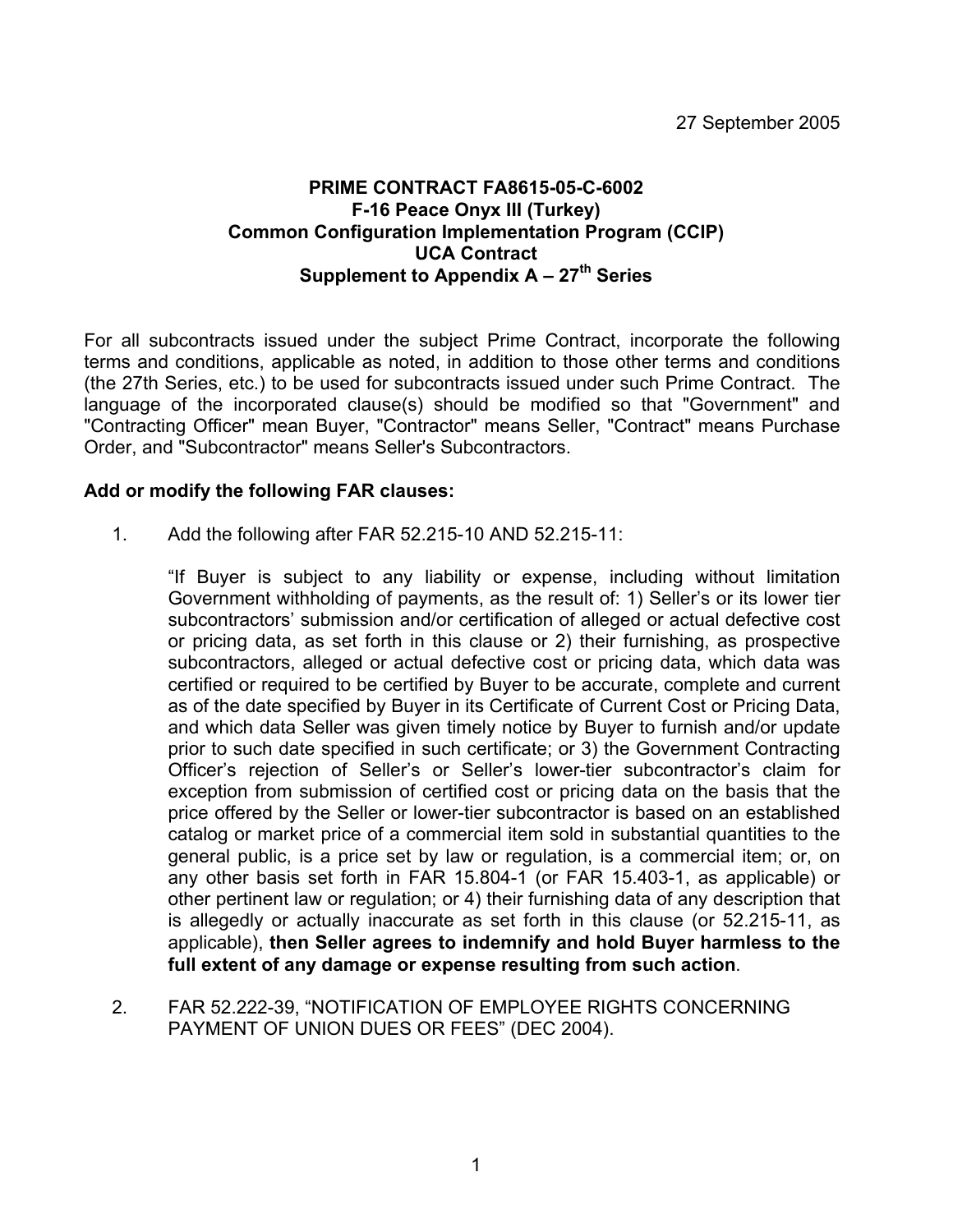3. With reference to Paragraph 12, Appendix A, 27<sup>th</sup> Series, the following FAR clauses related to patents, rights in data, and computer software are incorporated in the Prime Contract:

FAR 52.227-1, "AUTHORIZATION AND CONSENT" (JUL 1995)

FAR 52.227-2, "NOTICE AND ASSISTANCE REGARDING PATENT AND COPYRIGHT INFRINGEMENT" (AUG 1996)

FAR 52.227-21, "TECHNICAL DATA DECLARATION, REVISION AND WITHHOLDING OF PAYMENT – MAJOR SYSTEMS (JAN 1997)**.** Contracting Officer" means "Lockheed Martin." "Government" means "Lockheed Martin" in paragraph (b)(2) and "Lockheed Martin or Government" in paragraph (d).

- 4. FAR 52.228-3, "WORKERS' COMPENSATION INSURANCE (DEFENSE BASE ACT)" (APR 1984).
- 5. FAR 52.243-3, "CHANGES –TIME-AND-MATERIALS OR LABOR-HOURS" (SEP 2000).
- 6. FAR 52.245-5, "GOVERNMENT PROPERTY (COST-REIMBURSEMENT, TIME-AND-MATERIAL, OR LABOR-HOUR CONTRACTS)" (DEVIATION) (MAY 2004).
- 7. FAR 52.246-6, "INSPECTION TIME-AND-MATERIAL AND LABOR-HOUR" (MAY 2001).
- 8. FAR 52.249-6, "TERMNATION (COST-REIMBURSEMENT)" (MAY 2004).

#### **Add or modify the following DFARS and AFMC clauses:**

- 1. DFARS 252.211-7003, "ITEM IDENTIFICATION AND VALUATION" (APR 2005). Paragraph (c)(1)(iii) – "TBD"**. Suppliers shall be specifically notified that this provision is applicable to the Purchase Order.**
- 2. DFARS 252.225-7006\*\*\*, "QUARTERLY REPORTING OF ACTUAL PERFORMANCE OUTSIDE THE UNITED STATES" (APR 2005).
- 3. DFARS 252-225-7021, "TRADE AGREEMENTS" (JUN 2005).
- 4. DFARS 252.225-7027, "RESTRICTION ON CONTINGENT FEES FOR FOREIGN MILITARY SALES" (APR 2003). For purposes of subparagraph (b)(1), Countries listed in the Prime Contract are the following: Turkey.
- 5 DFARS 252.225-7036, "BUY AMERICAN ACT FREE TRADE AGREEMENTS – BALANCE OF PAYMENTS PROGRAM" (JUNE 2005) – ALTERNATE I (JAN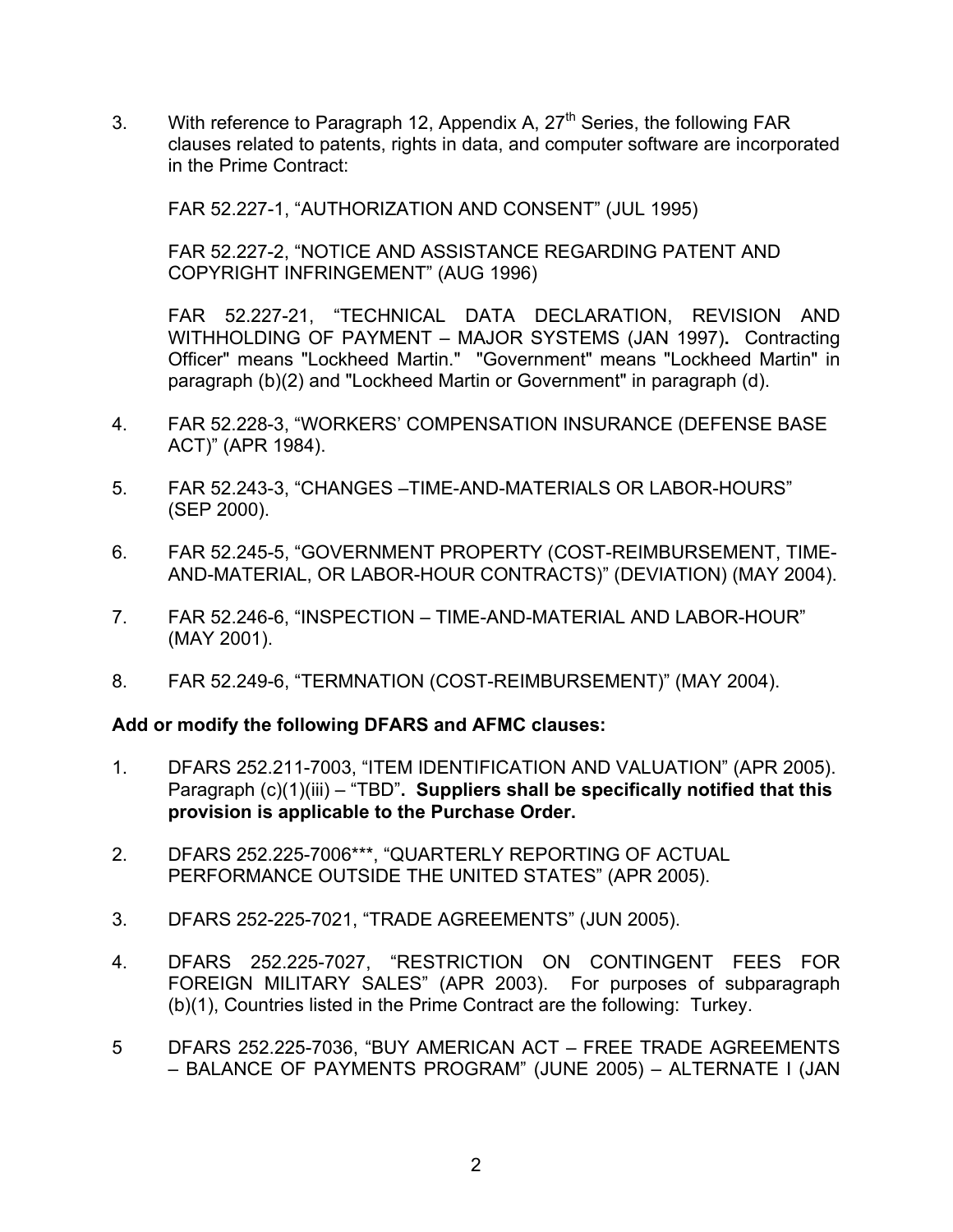2005).

- 6. DFARS 252.225-7043, "ANTITERRORISM/FORCE PROTECTION FOR DEFENSE CONTRACTORS OUTSIDE THE UNITED STATES" (JUNE 1998). Paragraph (c): TBD.
- 7. With reference to Paragraph 12, Appendix A,  $27<sup>th</sup>$  Series, the following DFARS clauses related to patents, rights in data, and computer software are incorporated in the Prime Contract:

252.227-7013, "RIGHTS IN TECHNICAL DATA – NONCOMMERCIAL ITEMS" (NOV 1995); 252.227-7016, "RIGHTS IN BID OR PROPOSAL INFORMATION" (JUN 1995); 252.227-7030, "TECHNICAL DATA – WITHHOLDING OF PAYMENT" (MAR 2000); and 252.227-7037\*\*\*, "VALIDATION OF RESTRICTIVE MARKINGS ON TECHNICAL DATA" (SEP 1999).

8. AFMC 5352.227-9000 "EXPORT-CONTROLLED DATA RESTRICTIONS (AFMC)" (JUL 1997):

"CO" means "Buyer"

- (a) For purposes of this clause,
	- (1) Foreign person is any person who is not a citizen or national of the U.S. or lawfully admitted to the U.S. for permanent residence under the Immigration and Nationality Act, and includes foreign corporations, international organizations, and foreign governments;
	- (2) Foreign representative is anyone, regardless of nationality or citizenship, acting as an agent, representative, official, or employee of a foreign government, a foreign-owned or influenced firm, corporation or person;
	- (3) Foreign sources are those sources (vendors, subcontracts, and suppliers) owned and controlled be a foreign person.
- (b) The Contractor shall place a clause in subcontracts containing appropriate export control restrictions, set forth in this clause.
- (c) Nothing in this clause waives any requirement imposed by any other U.S. Government agency with respect to employment of foreign nationals or export controlled data and information.
- (d) Equipment and technical data generated or delivered under this contract are controlled by the International Traffic and Arms Regulation (ITAR), 22 CFR Sections 121 through 128. An export license is required before assigning any foreign source to perform work under this contract or before granting access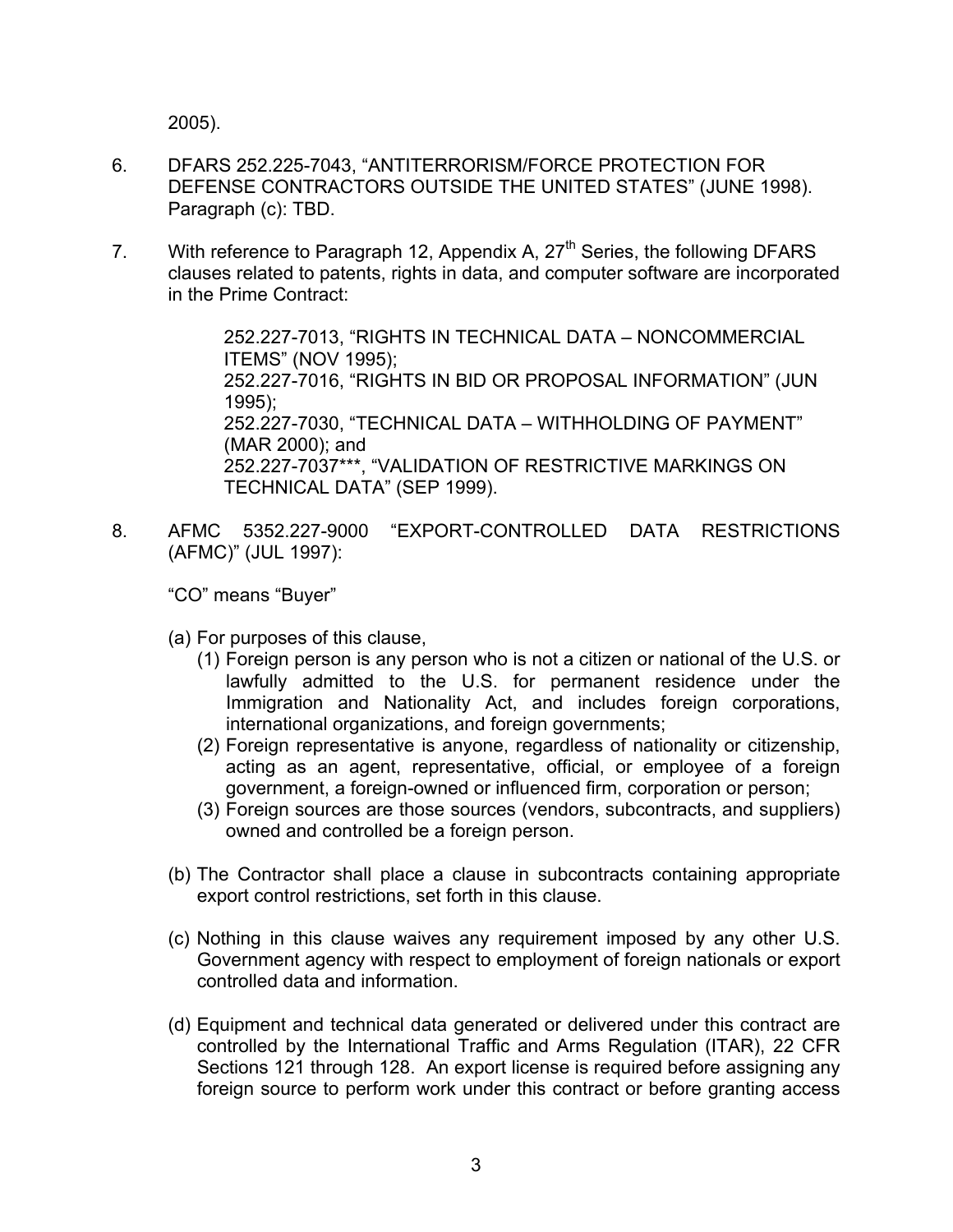to foreign persons to any equipment and technical data generated or delivered during performance (See 22 CFR Section 125). The Contractor shall notify the Contracting Officer and obtain written approval of the Contracting Officer prior to assigning or granting access to any work, equipment, or technical data generated or delivered under this Contract to foreign persons or their representatives. The notification shall include the name and country or origin of the foreign person or representative, the specific work, equipment, or data to which the person will have access, and whether the foreign person is cleared to have access to technical data (DoD 5220.22-M, National Industrial Security Program Operating Manual (NISPOM)).

- 9. DFARS 252.242-7005, "COST/SCHEDULE STATUS REPORT" (MAR 1998). Applicable only if other than firm fixed price, 12 months or longer in duration, and item has been designated as critical.
- 10. DFARS 252.246-7000, "MATERIAL INSPECTION AND RECEIVING REPORT" (MAR 2003).
- 11. AFMC 5352.247-9006 "MARKING OF WARRANTED ITEMS (AFMC)" (JUL 1997).

## **Special Clauses:**

1. YPK-H006 "USE OF OTHER GOVERNMENT PROPERTY" (OCT 2003): a. In the performance of the requirements under this Contract, the Contractor may use and may authorize its subcontractors to use, on a no-charge basis, the Government-owned Special Tooling such as jigs, dies, fixtures, special gauges, other manufacturing aids and Special Test Equipment, heretofore acquired or manufactured or authorized for acquisition or manufacture by the Contractor and/or its subcontractors or heretofore furnished to the Contractor and/or its subcontractors as Government Furnished Property and presently in its or their possession which shall have been determined by the appropriate Administrative Contracting Officer (ACO) to be available for the performance of the work called for by this Contract in accordance with FAR 52.245-02 of Section I of this Contract entitled, "Government Property (Fixed-Price Contracts)" and/or FAR 52.245-5 entitled "Government Property (Cost-Reimbursement, Time-and-Material or Labor-Hour Contracts)", as appropriate. It is however, hereby provided that use of the foregoing shall not interfere with the proper performance of work under the Contract(s) for which they were originally produced, acquired or furnished.

b. Subject to the provisions of Paragraph (a) above, any of the aforementioned items of Special Tooling and/or Special Test Equipment presently in the possession of the Contractor and/or subcontractors may be modified as necessary for the performance of this Contract as approved by the ACO.